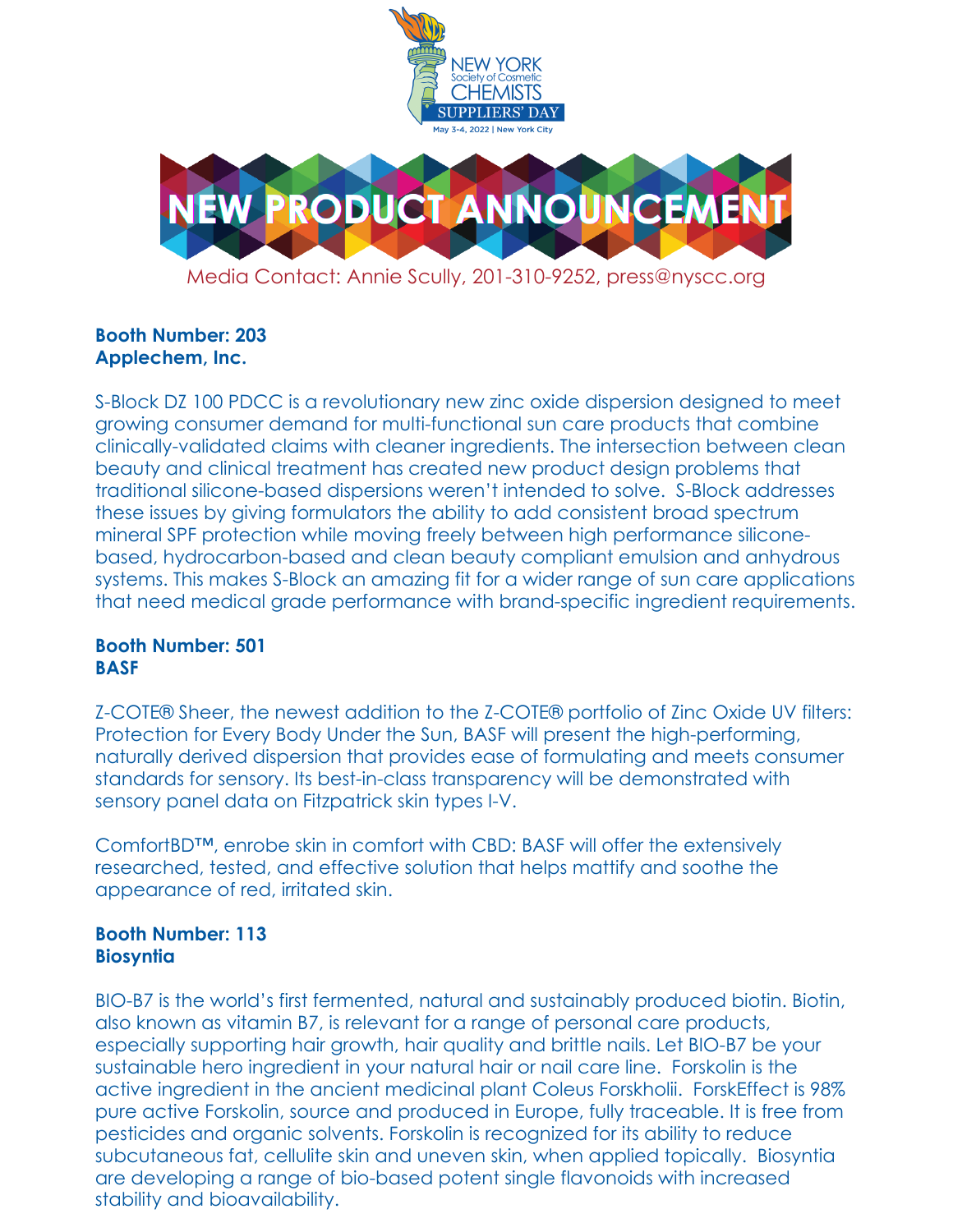#### **Booth Number: 1379 Chemspire**

Chemspire is a regional distributor for Symrise's Cosmetic Ingredients Division. In addition, we are also a supplier of exclusive "Chemspire branded products". Our current product line includes ChemPhyte, ChemJac KX™, ChemColor and ChemSperse™.

These functional raw materials were launched to address improvements in thickening, dispersion/wetting as well as natural chelating agents. Also being represented is our commodity business unit (S-M Industries).

#### **Booth Number: 974 Cosphatec GmbH**

Cosphaderm Zinc Lactate natural

This natural multifunctional is unique in our portfolio and impresses with its outstanding properties: The zinc salt of lactic acid is particularly effective against bacteria, acne germs, yeasts and also shows good properties against moulds. In addition to its antimicrobial effect, it is anti-inflammatory, antioxidising, anti-odour and can be used as a deodorant active. This opens up a wide range of applications in skincare and personal care as well as in oral care.

Also, Cosphaderm Magnolia Extract 98

## **Booth Number: 1011 DSM Personal Care**

Quali® Vitamin B12 - DSM's naturally derived biotech pink vitamin is produced through non-GMO bacterial fermentation, has a natural origin index of 68.7%, is Halal approved and vegan compliant. DSM's new studies demonstrate that this vitamin calms irritated skin, protects the skin barrier and helps maintain a healthylooking skin for a more vibrant appearance.

# **Booth Number: 1331 Elevations LLC**

# Gosulin Rice

A new generation of Rice Starch to purify oily skin. Gosulin Rice is organically grown and cultivated rice from Southern Europe.Unlike standard rice, Gosulin Rice contains an ideal ratio of amylose and amylopectin. This ratio results in a non-sticky ultra small and uniform particle size (average 4um) with a remarkable absorption capacity. The benefits are that it mattifies and lightens the skin, blurs imperfections, refines pores, removes blackheads and has long term impact on sebum reduction.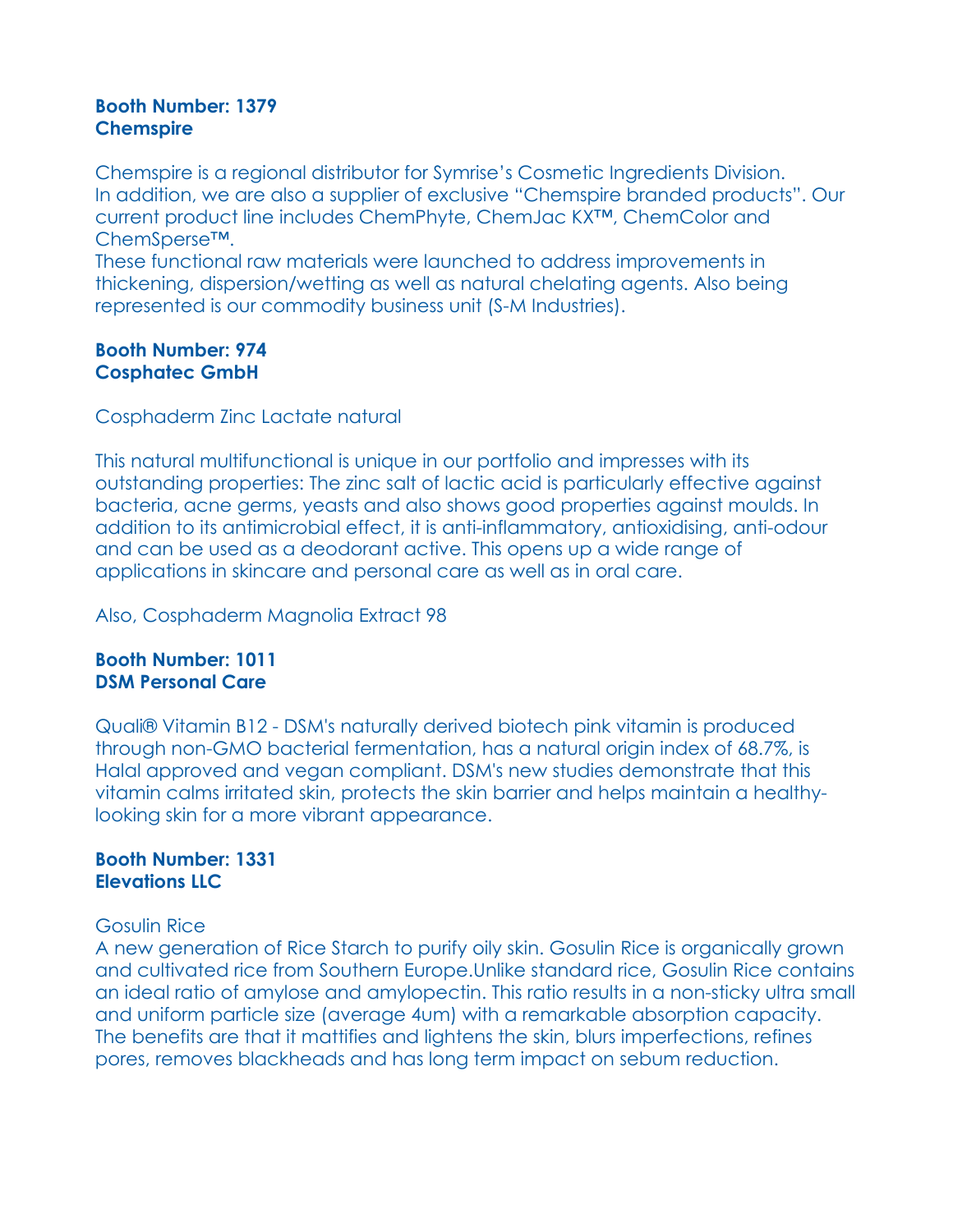#### **Booth Number: 549 Evalulab**

New web site for EVALULAB, a CRO based in Montreal, Canada that offers clinical studies to evaluate safety, tolerance, efficacy and consumer preference of skin care products. Meet us at BOOTH #549.

#### **Booth Number: 109 GTI Graphic Technology, Inc.**

GTI's PVS-1e is used to help with the visual detection of particulate contamination in pharmaceuticals, cosmetics, and other products. It is a tabletop system that conforms to International Pharmacopoeia standards including USP <790> and EP 2.9.30. It includes 6500K lamps, a lamp timer, dimming capability, and a removable back insert panel that is half matte black and half non-glare white. The PVS-1e has a viewing that is 14.25" high x 24" wide x 13.25" deep.

GTI's PPVS-2e is used to help with the visual detection of particulate contamination in pharmaceuticals, cosmetics, and other products. It is a portable system that conforms to International Pharmacopoeia standards including USP <790> and EP 2.9.30. It includes 6500K lamps, a lamp timer, dimming capability, and a removable back insert panel that is half matte black and half non-glare white. The PVS-1e has a viewing that is 13" high x 19" wide x 7.5" deep.

**Booth Number: 719 Jarchem**

#### **Booth Number: 1374 Vertellus**

Freshstat™ Cetylpyridinium Chloride is a versatile, safe and cost-effective antimicrobial. It is effective over a broad pH range and exhibits broad activity against Gram-positive and Gram-negative bacteria, yeast, and mold.The active ingredient, Cetylpyridinium Chloride (CPC), is a quaternary compound that is biodegradable and is an excellent alternative to commonly used preservatives (CPC may be used as a preservative only in the USA). As a liquid, Freshstat™ Cetylpyridinium Chloride typically goes into solution more readily. It is manufactured under cGMP conditions in the USA.

Actique™ Hyal Matrix packs seven forms of sodium hyaluronate in one intense hydrating complex. This new addition to Jarchem's active ingredient line offers instant moisturization and increased skin elasticity making it an excellent addition to skin care applications. Due to the varying forms of hyaluronate, this product allows the skin's natural layers to experience an overall rejuvenating feel by locking in the moisture at the surface.

Sucranov™ Micro is a transparent and water-soluble surfactant oil system which can be used in numerous applications to improve product conditioning and cleansing. As a silicone alternative, it can be used in a wide variety of eco-friendly, silicone-free hair products as well as wet wipes and other skin care formulations.

Castorlatum™ Castor Oil is a vegetable-derived alternative to petrolatum. It helps to provide an occlusive barrier (decreasing TEWL) and promotes moisturization. In comparison to petrolatum, it is has a lighter feel with similar consistency, has improved shine, and has better photostability. It, also, provides cushion and body to formulations and improves stick integrity.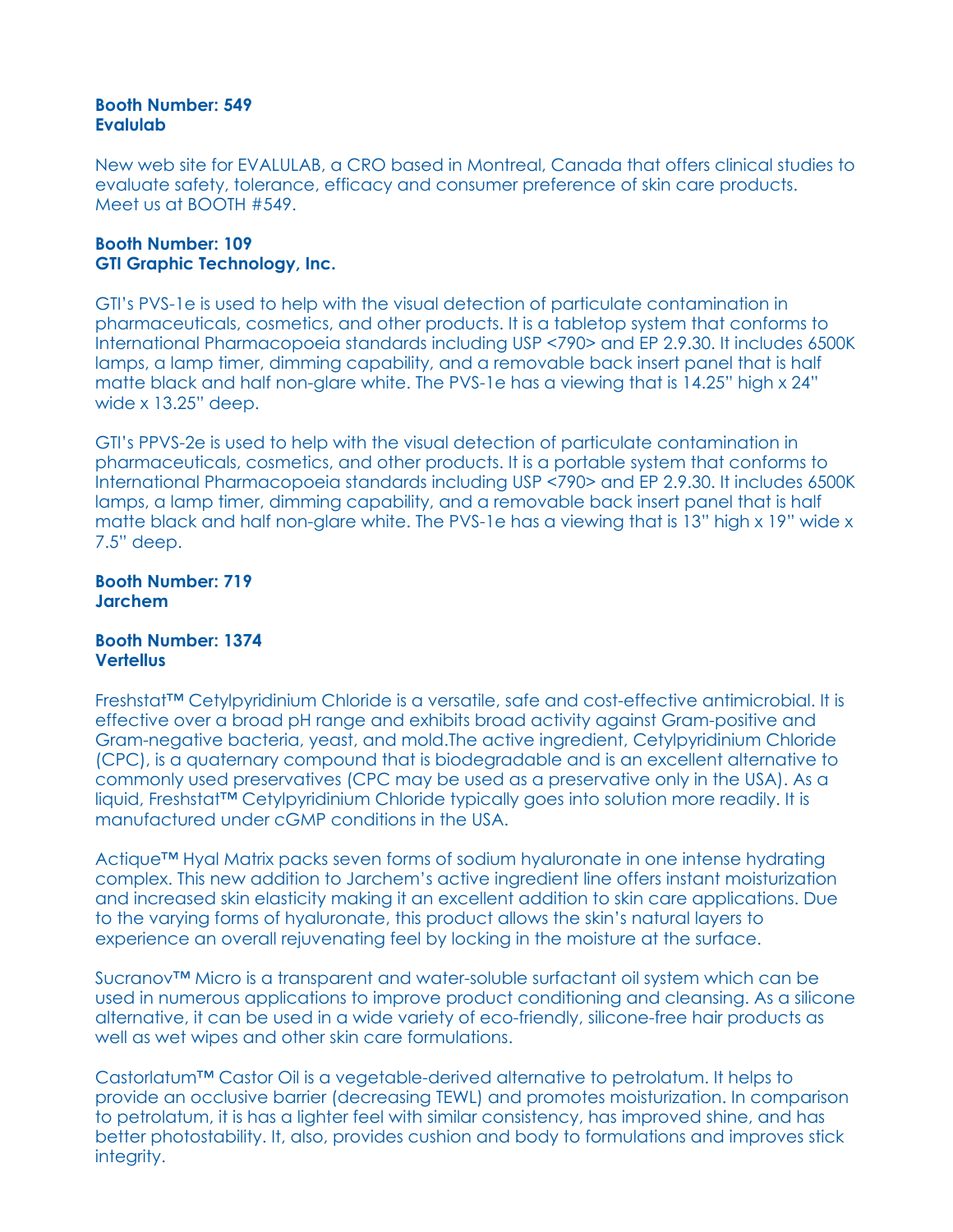# **Booth Number: 875 Laboratory Skin Care Inc.**

Hydroxysome's are the newest most advanced dermal delivery platform made of calcium and inorganic phosphate (non-nano) particles. Hydroxysome's are coengineered with Bioactives such as retinal, adenosine and resveratrol. Hydroxysomes stimulate skin cells to produce elastin and collagen, activates skin cell regeneration by accelerating barrier recovery, improving firmness, cellular cohesion and hydration. It helps to repair damaged skin, improve skin integrity, increases skin flexibility and rejuvenation and reduces the appearance of fine lines and wrinkles.

Also, Hydroxysomes Retinal and Hydroxysomes Adenosine

## **Booth Number: 1701 Miyoshi America**

MiyoSHADE T Plus:Non-nano attenuation grade Titanium dioxide for your sunscreen needs! Two grades (silane treatment and natural treatment) available for high SPF, easy to disperse and globally compliant titanium dioxide.

Also, MiyoHAZE White: alternative opacifying ingredient to TiO2 and MiyoFLEX EV: solid dispersion of pigments

## **Booth Number: 1740 MyMicrobiome**

We are proud to announce the first Microbiome-friendly certification for final formulations!

We certified 4 products from DSM:

- Radiant even skin tone cream
- Flaky scalp mild cleansing shampoo
- Balanced harmony nourishing cream
- Clear complexion cleansing mousse

The Microbiome-friendly certification claims that the product respects the diversity and the balance of the skin´s microbiome.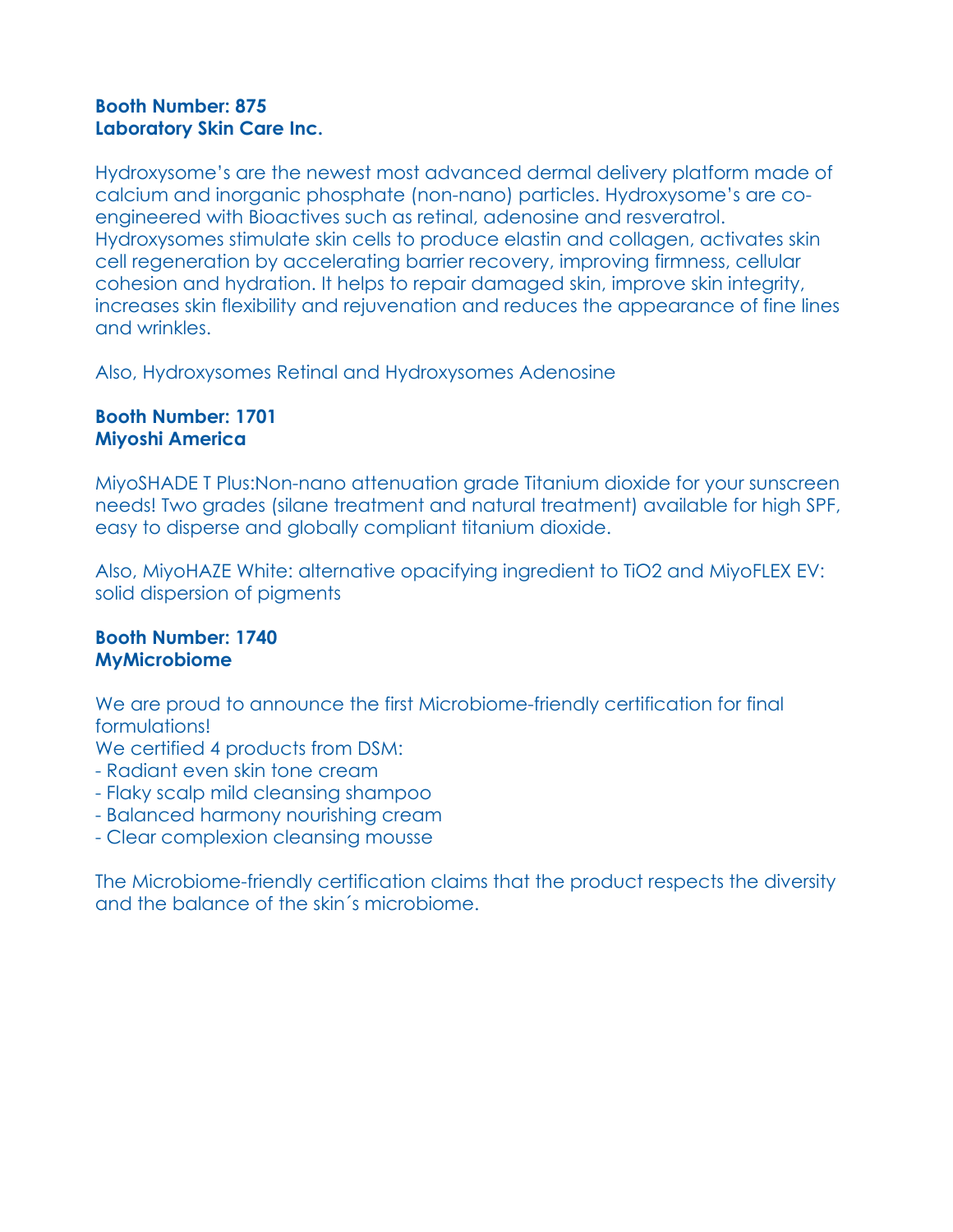# **Booth Number: 1461 Natures Crops International**

Fully traceable 100% plant-based Natralipid® Advanced Omega Complex with Ahiflower® oil has new clinical evidence of smoothing and moisturizing skin, reducing the appearance of fine lines while supporting overall healthy aging. New data from the Korean Dermatology Research Institute show effects comparable to hyaluronic acid's early clinical findings. This unique complex offers skin care formulators a novel and natural active ingredient for moisturization and reducing apparent fine lines/wrinkles with excellent stability and sensory qualities.

Ahiflower® Exfoliator Powder — a new 100% plant-based skin/scalp exfoliant material rich mineral calcium, silica and recaptured carbon

## **Booth Number: 819 Sabinsa Corporation**

LactoSporin®, a postbiotic preparation for healthy skin microbiome obtained from Bacillus Coagulans MTCC 5856. LactoSporin® is prepared by a patented technology in a defined growth media. It is a standardized preparation to avoid the propagation of micro-organisms, those with negative effects on the skin surface. It is thermostable (90°C for 30 minutes) and stable at acidic pH.

## **Booth Number: 819 Sabinsa Corporation**

The Sabinsa team will be showcasing Proscalpin™, a patented, clinically validated, solvent free haircare blend that helps reduce and prevent hair fall. It helps protect and strengthen the hair follicles. Proscalpin™, a proprietary blend from Sabinsa helps improve hair growth rate, hair density and shows significant reduction in hair fall. Proscalpin™ can be used in formulations like Hair Serum, Conditioners, Sprays, Shampoos and Gels.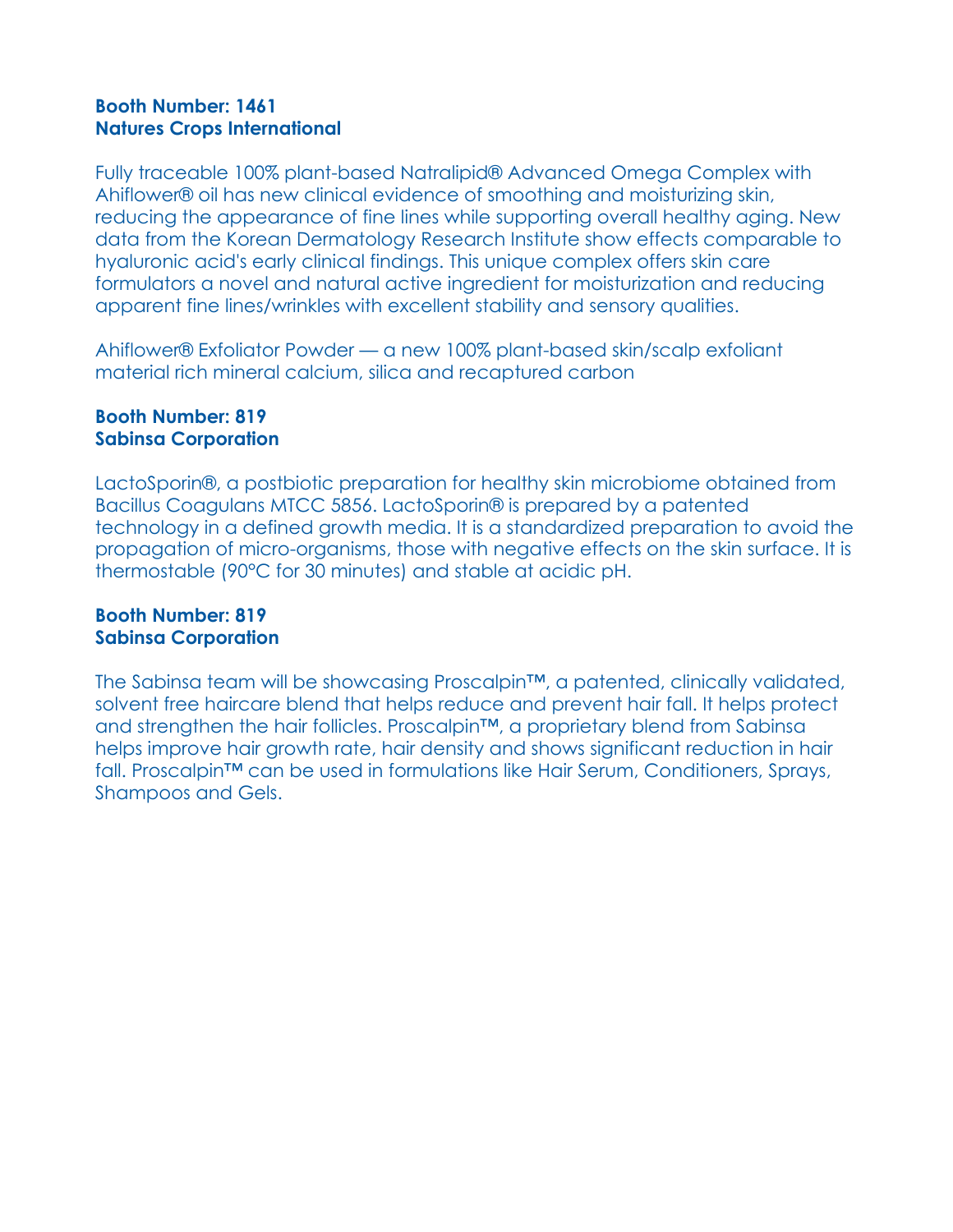#### **Booth Number: 1602 Siltech**

New Silsurf® Sustain Di-1010 offers premium sensorial attributes with the added benefit of improved sustainability. This polyether silicone copolymer has an INCI name of PEG-10 Dimethicone. Silsurf® Sustain Di-1010 differs from traditional offerings as the polyether component is derived from biobased plant sources, rather than petroleum feedstocks.The resulting product performs similarly in applications and contains >66% biobased carbon content. Premium performance and improved sustainability combine to fully satisfy consumer demands!

Siltech's versatile new sugar-modified emulsifier offers premium sensorial attributes with the added benefit of improved formulation sustainability. The reaction of glucose with an aminoalkyl functionalized silicone backbone imparts naturality and builds on functionality.

Silube® Sustain-S is dispersed in a 100% natural and fully biodegradable carrier and is an excellent emulsifier for regular and invert emulsions across makeup and sunscreen formulations. Premium performance and improved sustainability combine to fully satisfy consumer demands!

#### **Booth Number: 1914 Stephenson**

Syndopour 200-MB This unique Melt & Pour syndet base is ultra-mild and 100% soapfree. Syndopour 200-MB is RSPO certified and gives you the ability to create a variety of mild, pH-balanced hair, body, and facial bars. Syndopour 200-MB has luxurious lather and high foaming properties, providing the perfect starting point for an innovative range of pH-neutral bars. Easy To Process: this base doesn't require any industrial pressing equipment to create a wide range of solid format bars.

## **Booth Number: 453 Sudarshan North America**

#### Prestige Bright Red Glow 35390:

Natural mica platelets coated with iron oxides. Higher red color purity with improved reflectance. Narrow particle size distribution: 20-90µm Technical data: Best suited to provide intense sparkle/ glow effect in cosmetic formulations such as lipsticks, eye makeup and other color cosmetics. Purely inorganic-based, intense red effect pigment with naturality claim.

Benefits: Aesthetically appealing and cost-efficient, bright true red masstone effect pigment. Balance of coverage and luster with enhanced chroma in end applications.

Excellent alternative for vegan, carmine-free formulations. Performance in color cosmetics comparable to glassflakes-based and other synthetic substrate-based masstone pigments.

For standard formulations, a smaller amount of pigment loading can provide a similar effect to the traditional iron oxide-based effect pigments.